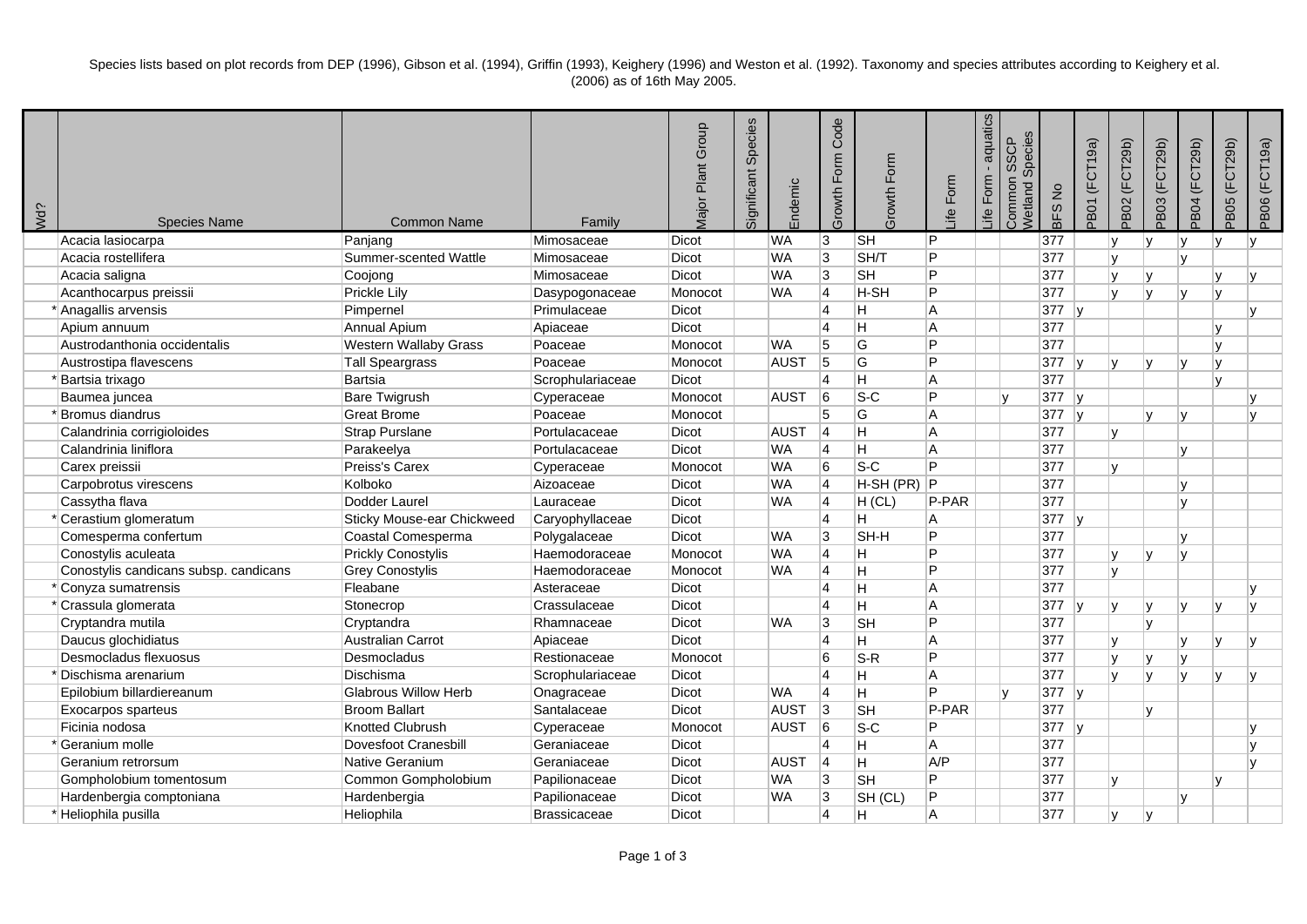Species lists based on plot records from DEP (1996), Gibson et al. (1994), Griffin (1993), Keighery (1996) and Weston et al. (1992). Taxonomy and species attributes according to Keighery et al. (2006) as of 16th May 2005.

| Wd? | <b>Species Name</b>                    | <b>Common Name</b>    | Family           | Major Plant Group | Significant Species | Endemic     | Code<br>Growth Form     | Growth Form    | Form<br>_ife   | aquatics<br>Form<br>_ife | Species<br><b>SSCP</b><br>Common<br><b>Vetland</b> | BFS No  | PB01 (FCT19a)          | PB02 (FCT29b)  | PB03 (FCT29b)  | PB04 (FCT29b) | PB05 (FCT29b) | PB06 (FCT19a) |
|-----|----------------------------------------|-----------------------|------------------|-------------------|---------------------|-------------|-------------------------|----------------|----------------|--------------------------|----------------------------------------------------|---------|------------------------|----------------|----------------|---------------|---------------|---------------|
|     | Hemiandra pungens                      | Snakebush             | Lamiaceae        | Dicot             |                     | <b>WA</b>   | 3                       | SH (PR)        | P              |                          |                                                    | 377     |                        | ۱v             |                | $\mathsf{v}$  |               |               |
|     | *Holcus sp. scps                       |                       | Poaceae          | Monocot           |                     |             | $\overline{5}$          | G              | $\overline{A}$ |                          |                                                    | $377$ y |                        |                |                |               |               |               |
|     | *Hypochaeris glabra                    | Flatweed              | Asteraceae       | Dicot             |                     |             | 4                       | H              | $\overline{A}$ |                          |                                                    | 377     |                        |                |                |               |               |               |
|     | Hypolaena pubescens                    | Hypolaena             | Restionaceae     | Monocot           |                     |             | $6\phantom{a}$          | $S-R$          | P              |                          | ۱v                                                 | 377     |                        |                |                |               |               | v             |
|     | Isolepis cernua                        | Nodding Clubrush      | Cyperaceae       | Monocot           |                     | AUST        | 6                       | $S-C$          | $\overline{A}$ |                          |                                                    | 377     |                        | l٧             |                |               |               | $\mathbf{v}$  |
|     | Jacksonia furcellata                   | Grey Stinkwood        | Papilionaceae    | Dicot             |                     | <b>WA</b>   | 3                       | SH/T           | Þ              |                          |                                                    | 377     |                        | ۱v             | $\mathbf{v}$   |               |               |               |
|     | Juncus kraussii subsp. australiensis   | Salt Rush             | Juncaceae        | Monocot           |                     | <b>AUST</b> | 6                       | $S-J$          | D              |                          | lv.                                                | $377$ y |                        |                |                |               |               |               |
|     | Kennedia prostrata                     | Running Postman       | Papilionaceae    | Dicot             |                     | AUST        | 4                       | H(PR)          | D              |                          |                                                    | 377     |                        |                |                |               |               |               |
|     | * Lagurus ovatus                       | Hare's Tail Grass     | Poaceae          | Monocot           |                     |             | 5                       | G              | $\overline{A}$ |                          |                                                    | 377     |                        |                |                |               |               |               |
|     | Lepidosperma squamatum                 | Common Lepidosperma   | Cyperaceae       | Monocot           |                     | <b>WA</b>   | $6\phantom{a}$          | $S-C$          | Þ              |                          |                                                    | 377     | ١v                     | l٧             |                |               |               |               |
|     | Leucopogon australis subsp. australis  | <b>Beard Heath</b>    | Epacridaceae     | Dicot             |                     | AUST        | 3                       | SH             | D              |                          |                                                    | 377     | -lv                    | ۱v             |                |               |               |               |
|     | Leucopogon parviflorus                 | <b>Beard Heath</b>    | Epacridaceae     | Dicot             |                     | <b>WA</b>   | 3                       | <b>SH</b>      | D              |                          |                                                    | 377     |                        | lv             |                | $\mathbf{v}$  |               |               |
|     | Lobelia alata                          | Angled Lobelia        | Lobeliaceae      | Dicot             |                     | AUST        | 4                       | H              | D              |                          | ۱v                                                 | 377     |                        |                |                |               |               | $\mathbf{v}$  |
|     | Logania vaginalis                      | <b>White Spray</b>    | Loganiaceae      | Dicot             |                     | <b>WA</b>   | 3                       | <b>SH</b>      | D              |                          |                                                    | 377     |                        |                |                |               |               |               |
|     | *Lolium rigidum                        | Annual Ryegrass       | Poaceae          | Monocot           |                     |             | 5                       | G              | $\overline{A}$ |                          |                                                    | 377     | $\mathsf{I}\mathsf{v}$ |                |                |               |               | $\mathbf{v}$  |
|     | Lomandra maritima                      | Coast Lomandra        | Dasypogonaceae   | Monocot           |                     | <b>WA</b>   | $\vert$ 4               | $\overline{H}$ | P              |                          |                                                    | 377     | $\mathsf{I}\mathsf{v}$ | ١v             |                | v             | <b>V</b>      |               |
|     | Melaleuca systena                      | Yellow Honeymyrtle    | Myrtaceae        | Dicot             |                     | <b>WA</b>   | $\overline{3}$          | <b>SH</b>      | D              |                          |                                                    | 377     |                        |                | lv             | Iv.           | M             |               |
|     | Muehlenbeckia adpressa                 | Muehlenbeckia         | Polygonaceae     | Dicot             |                     | <b>AUST</b> | 3                       | SH (CL)        | P              |                          |                                                    | $377$ y |                        |                |                |               |               | $\mathbf{v}$  |
|     | Olearia axillaris                      | Coastal Daisybush     | Asteraceae       | Dicot             |                     | <b>AUST</b> | 3                       | <b>SH</b>      | P              |                          |                                                    | 377     |                        | l٧             |                | v             | lv            |               |
|     | Opercularia vaginata                   | Opercularia           | Rubiaceae        | Dicot             |                     | <b>WA</b>   | 3                       | SH-H           | D              |                          |                                                    | 377     |                        |                | $\overline{V}$ |               |               | $\mathbf{v}$  |
|     | Parentucellia viscosa                  | <b>Sticky Bartsia</b> | Scrophulariaceae | Dicot             |                     |             | $\overline{4}$          | H              | $\overline{A}$ |                          |                                                    | 377     |                        |                |                |               |               |               |
|     | Pelargonium capitatum                  | Rose Pelargonium      | Geraniaceae      | Dicot             |                     |             | 4                       | H-SH           | Þ              |                          |                                                    | 377     | -lv                    |                |                |               |               |               |
|     | Pelargonium littorale subsp. littorale | Pelargonium           | Geraniaceae      | Dicot             |                     | AUST        | 4                       | H              | A/P            |                          |                                                    | 377     |                        |                |                |               | $\mathbf{v}$  | $\mathbf{v}$  |
|     | Phyllanthus calycinus                  | Phyllanthus           | Euphorbiaceae    | Dicot             |                     | <b>WA</b>   | $\overline{\mathbf{4}}$ | H              | D              |                          |                                                    | 377     |                        |                |                | $\mathbf{v}$  |               |               |
|     | Poa porphyroclados                     | <b>Tussock Poa</b>    | Poaceae          | Monocot           |                     | <b>WA</b>   | 5                       | G              | P              |                          |                                                    | 377     | ∣v                     |                |                | $\mathbf{v}$  |               |               |
|     | Prasophyllum fimbria                   | Fringed Leek Orchid   | Orchidaceae      | Monocot           |                     | <b>WA</b>   | $\overline{\mathbf{4}}$ | $\overline{H}$ | PAB            |                          |                                                    | 377     |                        |                |                |               |               |               |
|     | Pterostylis barbata                    | <b>Bird Orchid</b>    | Orchidaceae      | Monocot           |                     | <b>WA</b>   | 4                       | H              | PAB            |                          |                                                    | 377     |                        | M              |                |               |               |               |
|     | Pterostylis brevisepala MS             | Greenhood             | Orchidaceae      | Monocot           |                     | <b>WA</b>   | $\overline{4}$          | $\overline{H}$ | PAB            |                          |                                                    | 377     |                        |                |                |               |               |               |
|     | Rhagodia baccata subsp. baccata        | <b>Berry Saltbush</b> | Chenopodiaceae   | Dicot             |                     | <b>WA</b>   | $\overline{3}$          | <b>SH</b>      | D              |                          |                                                    | 377     |                        | $\overline{u}$ |                | $\mathsf{v}$  |               |               |
|     | Rhodanthe citrina                      | Yellow Rhodanthe      | Asteraceae       | Dicot             |                     | <b>AUST</b> | 4                       | H              | $\overline{A}$ |                          |                                                    | 377     |                        |                |                | $\mathbf{v}$  |               |               |
|     | *Rumex crispus                         | <b>Curled Dock</b>    | Polygonaceae     | Dicot             |                     |             | $\overline{4}$          | H              | P              |                          |                                                    | $377$ y |                        |                |                |               |               |               |
|     | Scaevola anchusifolia                  | Fanflower             | Goodeniaceae     | Dicot             |                     | <b>WA</b>   | 3                       | SH-H           | D              |                          |                                                    | 377     |                        |                |                |               |               |               |
|     | Schoenus grandiflorus                  | Schoenus              | Cyperaceae       | Monocot           |                     | <b>WA</b>   | 6                       | $S-C$          | D              |                          |                                                    | 377     |                        | l v            |                |               |               |               |
|     | Senecio lautus subsp. dissectifolius   | Variable Groundsel    | Asteraceae       | Dicot             |                     | AUST        | 14                      | H.             | PAA/A          |                          |                                                    | 377     |                        |                |                | Iv.           |               |               |